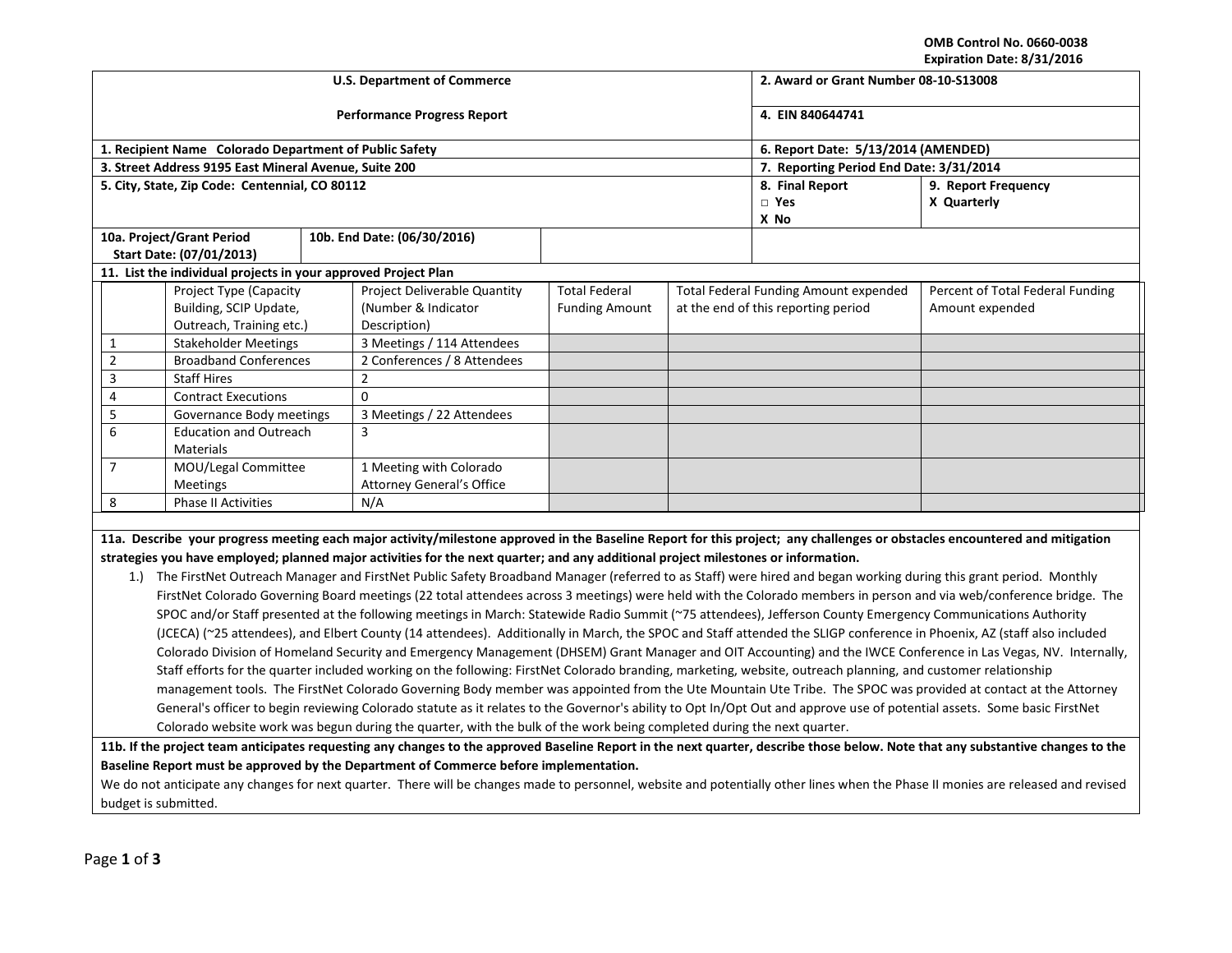**11c. Provide any other information that would be useful to NTIA as it assesses this project's progress.** 

We are still waiting for a formal appointment to the FirstNet Colorado Governing Body for the Southern Ute Indian Tribe. The SPOC is coordinating that with the appropriate contact at the Governor's Office.

### **11d. Describe any success stories or best practices you have identified. Please be as specific as possible.**

The formal appointment from the Ute Mountain Ute Tribe occurred during this quarter. A specific outreach effort to the tribe will occur during the next quarter. Contacts this quarter included outreach to all State of Colorado Division of Homeland Security and Emergency Management (DHSEM) Field Reps and Homeland Security Coordinators. This outreach led Staff to connect with various county emergency managers and other representatives who will provide assistance in coordinating outreach events. Colorado continues to participate in the bi-weekly Western States call and met with Texas via webinar to review their outreach materials and get a copy of their outreach strategy.

#### **12. Personnel**

## **12a. If the project is not fully staffed, describe how any lack of staffing may impact the project's time line and when the project will be fully staffed.**

Both positions were hired and filled during this quarter. The Broadband Coordinator was originally budgeted for a half-time position, but with coast-savings from hiring delays, the position has been filled as full – time. This change was discussed on the last call, and as suggested, the budget will be changed for Phase II.

# **12b. Staffing Table**

| Job Title<br>FTE %            |     | <b>Project(s) Assigned</b>                                                    | Change         |
|-------------------------------|-----|-------------------------------------------------------------------------------|----------------|
| <b>Broadband Coordinator</b>  | 0.5 | Provide oversight of all SLIGP project activities                             | Hired          |
| Outreach Coordinator          | 1.0 | Provide support for SLIGP outreach activities                                 | Hired          |
| Grant Program Manager         | 0.1 | Provide support for grant management and reporting requirements               | Continued work |
| <b>Grant Analyst</b>          | 0.1 | Provide support for grant management and reporting requirements               | Continued work |
| <b>Grant Accountant</b>       | 0.2 | Provide support for budget management and reporting requirements              | Continued work |
| <b>Administrative Support</b> | 1.0 | Provide administrative support for grant management, governance meetings, and | Continued work |
|                               |     | outreach activities                                                           |                |

Add Row | Remove Row

# **13. Subcontracts (Vendors and/or Subrecipients)**

**13a. Subcontracts Table – Include all subcontractors. The totals from this table must equal the "Subcontracts Total" in Question 14f.**

| Name | Subcontract Purpose   | Type             | RFP/RFQ | Contract | Start | End  | <b>Total Federal</b>   | <b>Total Matching</b>  | Project and % Assigned |
|------|-----------------------|------------------|---------|----------|-------|------|------------------------|------------------------|------------------------|
|      |                       | (Vendor/Subrec.) | Issued  | Executed | Date  | Date | <b>Funds Allocated</b> | <b>Funds Allocated</b> |                        |
|      |                       |                  | (Y/N)   | (Y/N)    |       |      |                        |                        |                        |
| TBD  | Legal assistance with | Vendor           | N       | N        | 1014  | TBD  | \$208,800              | \$52,200               | N/A                    |
|      | <b>MOUs</b>           |                  |         |          |       |      |                        |                        |                        |
| TBD  | Website development   | Vendor           | N       | N        | 1014  | TBD  | \$58,000               | \$14,500               | N/A                    |
|      |                       |                  |         |          |       |      |                        |                        |                        |
| TBD  | Phase II Support      | Vendor           | N       | N        | TBD   | TBD  | \$1,074,178            | \$268,544              | N/A                    |
|      |                       |                  |         |          |       |      |                        |                        |                        |